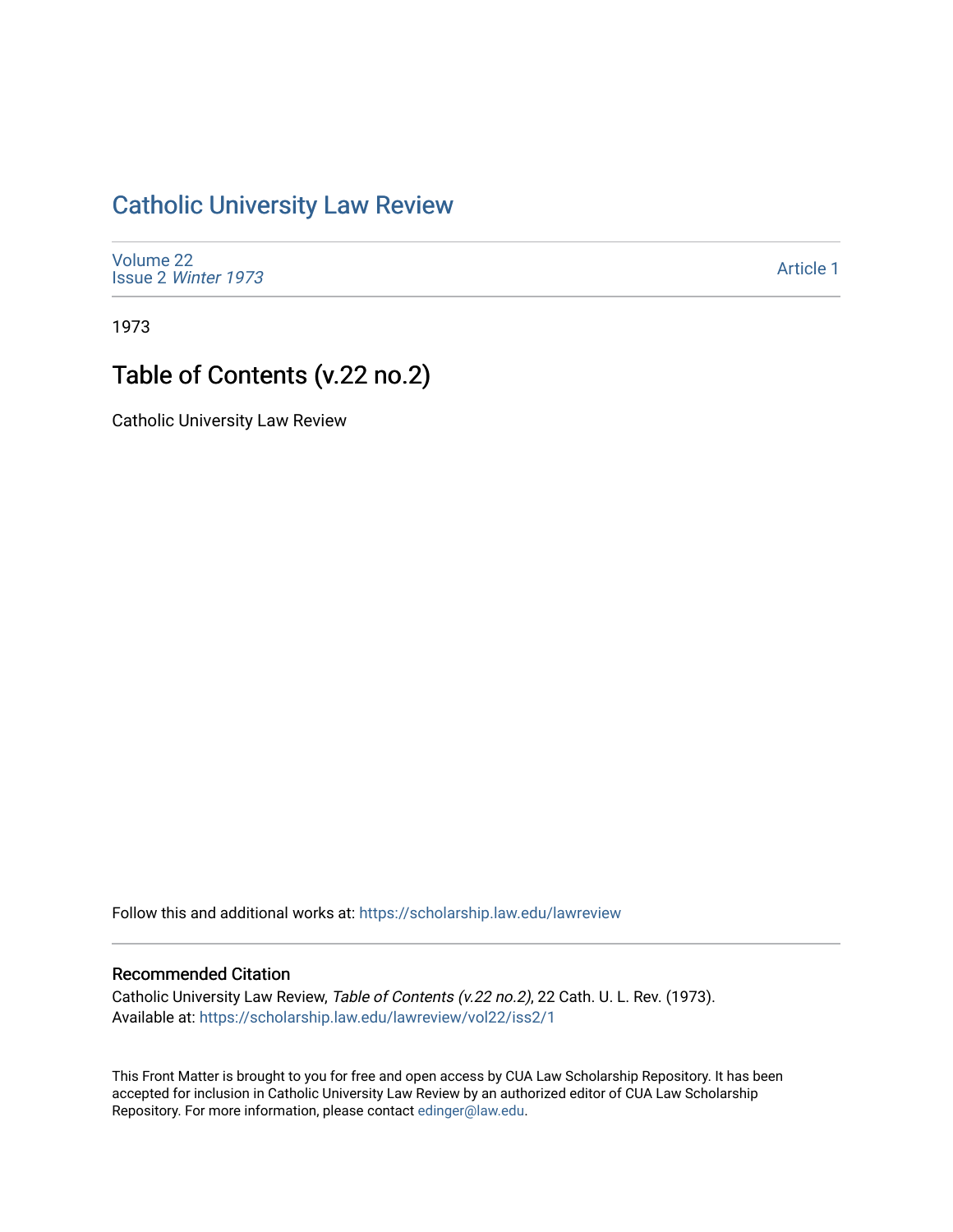# **CATHOLIC UNIVERSITY LAW REVIEW**

<u> 2001 - Jan James Alexander (d. 1989)</u>

| Volume 22                                                                                                                             | <b>WINTER 1973</b>                                                                          | NUMBER 2 |
|---------------------------------------------------------------------------------------------------------------------------------------|---------------------------------------------------------------------------------------------|----------|
| <b>Articles</b>                                                                                                                       |                                                                                             |          |
| Toward a National Growth Policy<br>Vance Hartke                                                                                       | 231                                                                                         |          |
| Remedies and Penalties for Wildcat Strikes:<br>How<br>Arbitrators and Federal Courts Have Ruled<br>Morrison and Marjorie L. Handsaker |                                                                                             | 279      |
| <b>Commentaries</b>                                                                                                                   |                                                                                             |          |
| The Supreme Court Stops the Presses<br>Lawrence R. Velvel                                                                             |                                                                                             | 324      |
| The Crop Ends Caper: A Microcosm of<br>the Administrative Process<br>Eugene D. Anderson                                               |                                                                                             | 344      |
| <b>Comments</b>                                                                                                                       |                                                                                             |          |
| Under the New Divorce Statutes:<br>No-Fault is Not Enough                                                                             | Alimony, Property Settlement and Child Custody                                              | 365      |
| The Veto of S. 3418: More Congressional<br>Power in the President's Pocket?                                                           |                                                                                             | 385      |
| Antitrust and Professional Sport: Does Anyone<br>Play by the Rules of the Game?                                                       |                                                                                             | 403      |
| <b>Recent Developments</b>                                                                                                            |                                                                                             |          |
| Civil Litigant?                                                                                                                       | Boddie v. Connecticut: Whither The Indigent                                                 | 427      |
| Phillips v. Martin Marietta Corporation:<br>A Muted Victory                                                                           | 441                                                                                         |          |
|                                                                                                                                       | In America, What You Do Is What You Are:<br>The<br>Equal Employment Opportunity Act of 1972 | 455      |